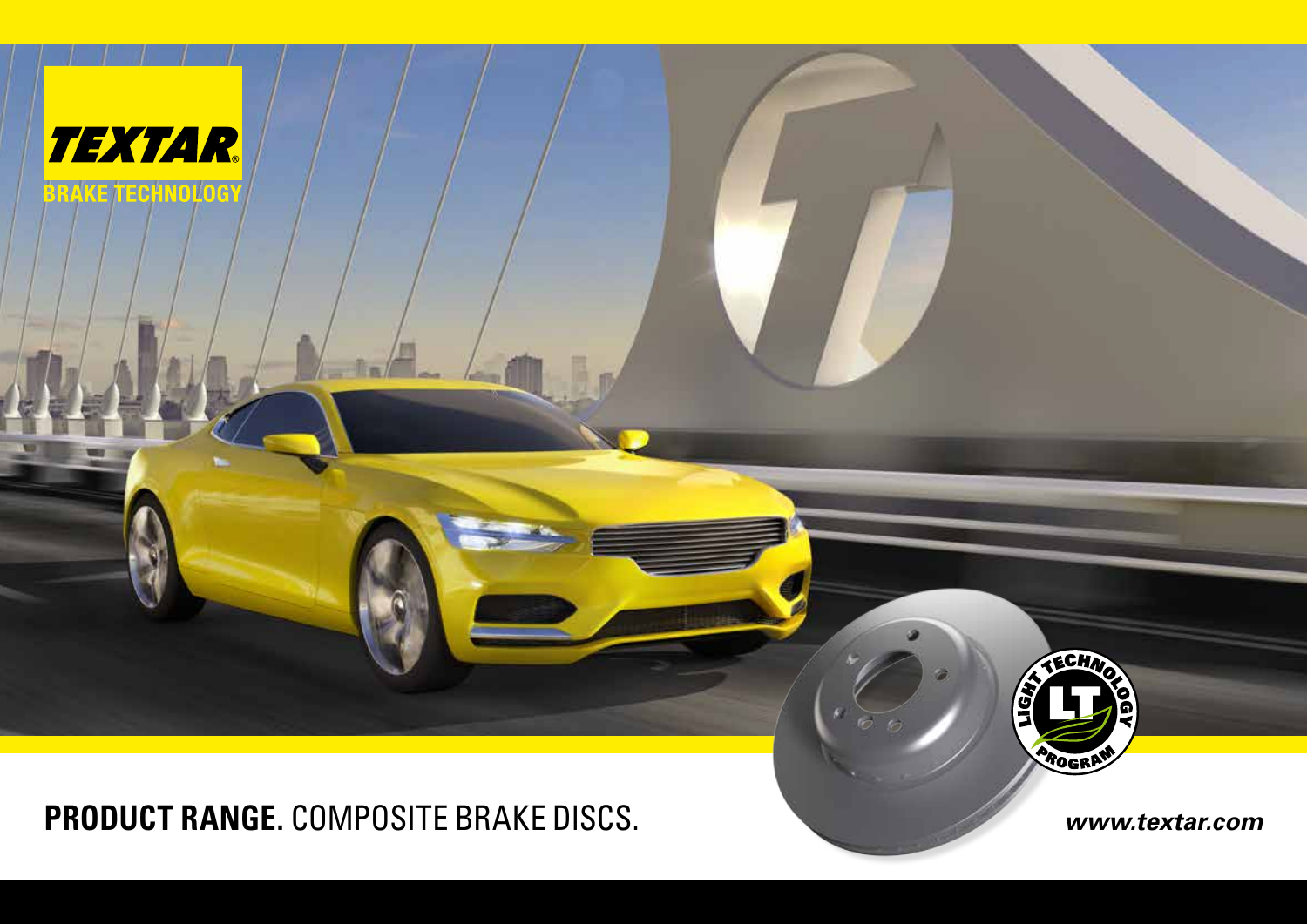

| <b>Textar</b><br>Art.Nr. | <b>OE</b><br>Art.Nr.       | <b>Make</b> | <b>Model</b>                                                                                                                                                              | <b>Year Built</b> | <b>Axle</b> | <b>Diameter</b> | <b>Thickness</b> | <b>Brake Pad</b>              | <b>Accessory</b>     | <b>Wear Indicator</b>            |
|--------------------------|----------------------------|-------------|---------------------------------------------------------------------------------------------------------------------------------------------------------------------------|-------------------|-------------|-----------------|------------------|-------------------------------|----------------------|----------------------------------|
| 92141825                 | 34116763824                | <b>BMW</b>  | 5(E60)<br>5 Touring (E61)<br>6(E63)<br>6 Convertible (E64)                                                                                                                | $2003 -$          | front       | 348             | 30               | 2331211                       | 82072000             | 98030400                         |
| 92182425                 | 34116766871<br>34116779467 | <b>BMW</b>  | 5 (E60)<br>5 Touring (E61)<br>6(E63)<br>6 Convertible (E64)                                                                                                               | $2004 -$          | front       | 348             | $36\,$           | 2379101<br>2331211<br>2331282 | 82504100<br>82072000 | 98030400                         |
| 92219725                 | 34116778647                | <b>BMW</b>  | 1(E87)<br>1 Convertible (E88)<br>1 Coupe (E82)                                                                                                                            | $2007 -$          | front       | 338             | 25,9             | 2431601                       | 82504600             | 98046000<br>98046900             |
| 92253725                 | 34116785669                | <b>BMW</b>  | 5 (F10, F18)<br>5 Gran Turismo (F07)<br>5 Touring (F11)<br>6 Convertible (F12)<br>6 Coupe (F13)<br>6 Gran Coupe (F06)<br>7 (F01, F02, F03, F04)                           | $2008 -$          | front left  | 348             | 36               | 2504501                       | 82517700             | 98042400<br>98043000             |
| 92253825                 | 34116785670                | <b>BMW</b>  | 5 (F10, F18)<br>5 Gran Turismo (F07)<br>5 Touring (F11)<br>6 Convertible (F12)<br>6 Coupe (F13)<br>6 Gran Coupe (F06)<br>7 (F01, F02, F03, F04)                           | $2008 -$          | front right | 348             | 36               | 2504501                       | 82517700             | 98042400<br>98043000             |
| 92253925                 | 34216775289                | <b>BMW</b>  | 5 (F10, F18)<br>5 Gran Turismo (F07)<br>5 Touring (F11)<br>6 Convertible (F12)<br>6 Coupe (F13)<br>6 Gran Coupe (F06)<br>7 (F01, F02, F03, F04)                           | $2008 -$          | rear        | 345             | 24               | 2470301<br>2373101            | 82518900<br>82057500 | 98043300<br>98043200<br>98047300 |
| 92264925                 | 34116792223                | <b>BMW</b>  | 1(F20)<br>1(F21)<br>2 Coupe (F22)<br>3 (F30, F35, F80)<br>3 Gran Turismo (F34)<br>3 Touring (F31)<br>4 Convertible (F33, F83)<br>4 Coupe (F32 F82)<br>3 SERIES (F30, F35) | $2010 -$          | front       | 340             | 30               | 2502801                       |                      | 98047500                         |

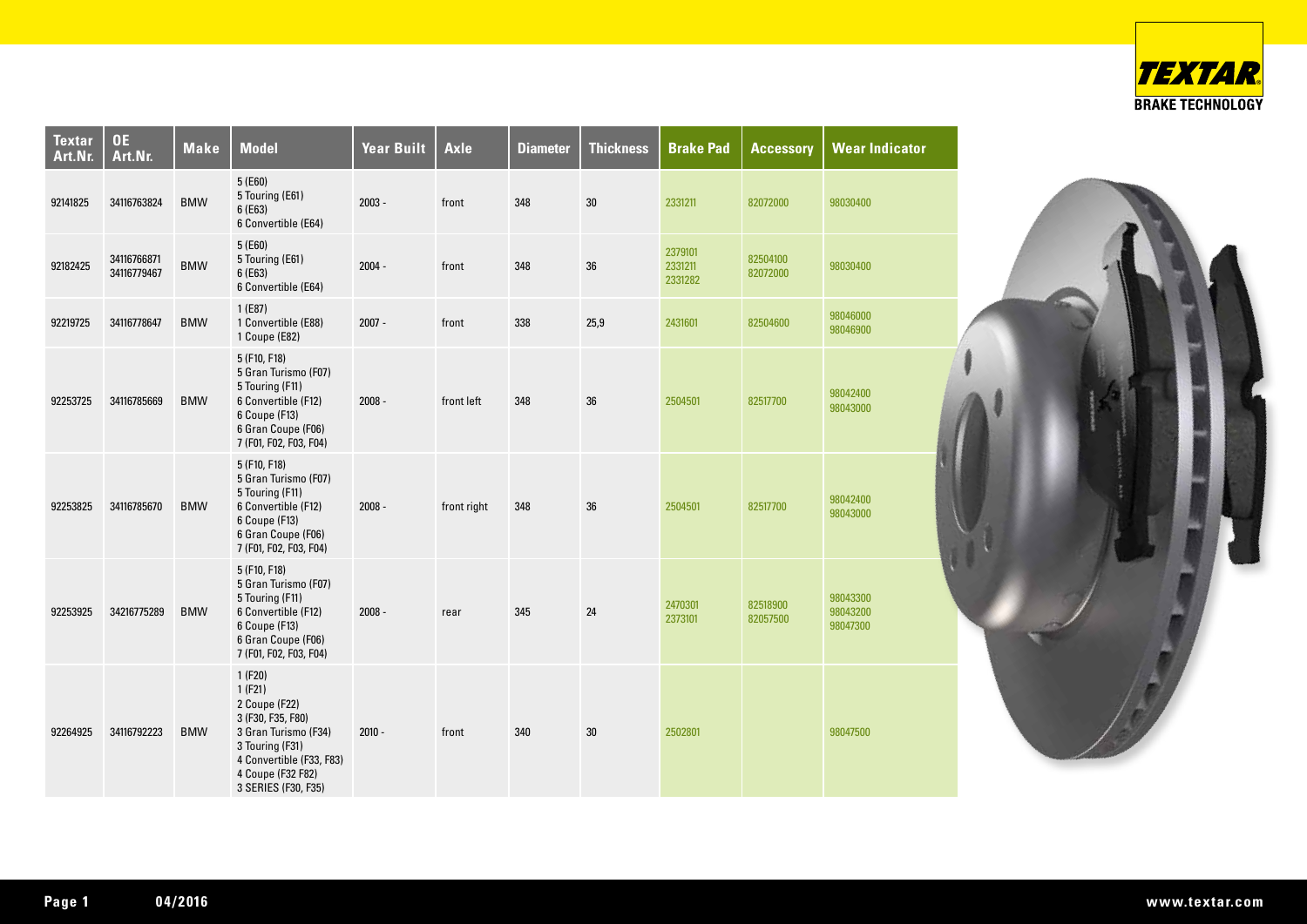

| <b>Textar</b><br>Art.Nr. | OE<br>Art.Nr. | <b>Make</b> | <b>Model</b>                                                                                                                                        | <b>Year Built</b> | <b>Axle</b> | <b>Diameter</b> | <b>Thickness</b> | <b>Brake Pad</b>   | <b>Accessory</b> | <b>Wear Indicator</b> |
|--------------------------|---------------|-------------|-----------------------------------------------------------------------------------------------------------------------------------------------------|-------------------|-------------|-----------------|------------------|--------------------|------------------|-----------------------|
| 92265025                 | 34106797602   | <b>BMW</b>  | 1(F20)<br>1(F21)<br>2 Coupe (F22)<br>3 (F30, F35, F80)<br>3 Gran Turismo (F34)<br>3 Touring (F31)<br>4 Convertible (F33, F83)<br>4 Coupe (F32, F82) | $2010 -$          | front       | 340             | 30               | 2502801<br>2502803 |                  | 98047500              |
| 92265125                 | 34206797605   | <b>BMW</b>  | 1(F20)<br>1(F21)<br>2 Coupe (F22)<br>3 (F30, F35, F80)<br>3 Gran Turismo (F34)<br>3 Touring (F31)<br>4 Coupe (F32, F82)                             | $2010 -$          | front       | 345             | 24               | 2502902            |                  | 98047600              |
| 92265225                 | 34206797598   | <b>BMW</b>  | 1(F20)<br>1(F20)<br>1(F21)<br>2 Coupe (F22)<br>3 (F30, F35, F80)<br>3 Gran Turismo (F34)<br>3 Touring (F31)<br>4 Coupe (F32, F82)                   | $2010 -$          | rear        | 345             | 24               | 2502902            |                  | 98047600              |
| 92265325                 | 34106797606   | <b>BMW</b>  | 3 (F30, F35, F80)<br>3 Gran Turismo (F34)<br>3 Touring (F31)<br>4 Convertible (F33, F83)<br>4 Coupe (F32, F82)                                      | $2011 -$          | front       | 370             | 30               | 2502803<br>2502801 |                  | 98047500              |
| 92265425                 | 34106797603   | <b>BMW</b>  | 3 (F30, F35, F80)<br>3 Gran Turismo (F34)<br>3 Touring (F31)<br>4 Convertible (F33, F83)<br>4 Coupe (F32, F82);<br>3 SERIES (F30, F35)              | $2011 -$          | front       | 370             | 30               | 2502801<br>2502803 |                  | 98047500              |
| 92265525                 | 34206797600   | <b>BMW</b>  | 3 (F30, F35, F80)<br>3 Gran Turismo (F34)<br>3 Touring (F31)<br>4 Convertible (F33, F83)<br>4 Coupe (F32, F82)<br>3 SERIES (F30, F35)               | $2011 -$          | rear        | 345             | 24               | 2502902            |                  | 98047600              |

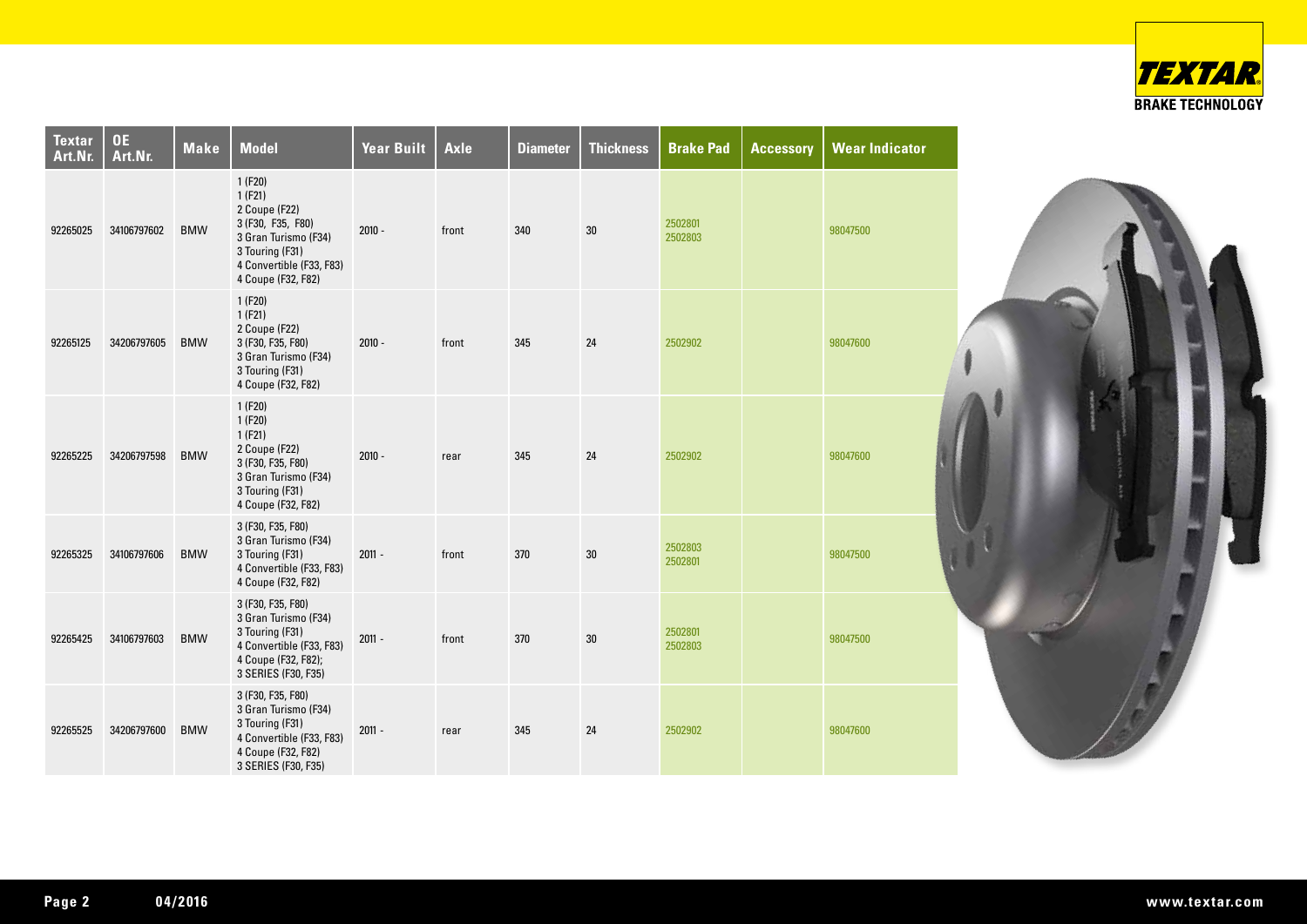

| <b>Textar</b><br>Art.Nr. | <b>OE</b><br>Art.Nr. | <b>Make</b> | <b>Model</b>                                                                                                                                    | <b>Year Built</b> | <b>Axle</b> | <b>Diameter</b> | <b>Thickness</b> | <b>Brake Pad</b>   | <b>Accessory</b> | <b>Wear Indicator</b> |
|--------------------------|----------------------|-------------|-------------------------------------------------------------------------------------------------------------------------------------------------|-------------------|-------------|-----------------|------------------|--------------------|------------------|-----------------------|
| 92265625                 | 34206797607          | <b>BMW</b>  | 3 (F30, F35, F80)<br>3 Gran Turismo (F34)<br>3 Touring (F31)<br>4 Convertible (F33, F83)<br>4 Coupe (F32, F82)                                  | $2011 -$          | rear        | 345             | 24               | 2502902            |                  | 98047600              |
| 92265725                 | 34116775277          | <b>BMW</b>  | 5 (F10, F18),<br>5 Touring (F11)<br>6 Convertible (F12)<br>6 Coupe (F13)<br>6 Gran Coupe (F06)                                                  | $2009 -$          | front       | 348             | 30               | 2468801            | 82517700         | 98042400              |
| 92265825                 | 34116794429          | <b>BMW</b>  | 5 (F10, F18)<br>5 Touring (F11)<br>5 SERIES (F18)                                                                                               | 2009 - 2011       | front       | 330             | 24               | 2468801            | 82517700         | 98042400              |
| 92265925                 | 34216775287          | <b>BMW</b>  | 5 (F10, F18)<br>5 Touring (F11)<br>5 SERIES (F18)                                                                                               | 2009 - 2011       | rear        | 330             | 20               | 2456101            | 82518900         | 98047300              |
| 92266025                 | 34116785675          | <b>BMW</b>  | 5 (F10, F18)<br>5 Gran Turismo (F07)<br>5 Touring (F11)<br>6 Convertible (F12)<br>6 Coupe (F13)<br>6 Gran Coupe (F06)<br>7 (F01, F02, F03, F04) | $2008 -$          | front left  | 374             | 36               | 2504501            | 82517700         | 98042400              |
| 92266125                 | 34116785676          | <b>BMW</b>  | 5 (F10, F18)<br>5 Gran Turismo (F07)<br>5 Touring (F11)<br>6 Convertible (F12)<br>6 Coupe (F13)<br>6 Gran Coupe (F06)<br>7 (F01, F02, F03, F04) | $2008 -$          | front right | 374             | 36               | 2504501            | 82517700         | 98042400              |
| 92266225                 | 34116789543          | <b>BMW</b>  | B7 (F01, F02)<br>5 Gran Turismo (F07)<br>7 (F01, F02, F03, F04)                                                                                 | $2008 -$          | front left  | 374             | 36               | 2443601<br>2504501 | 82517700         | 98042400<br>98043000  |
| 92266325                 | 34116789544          | <b>BMW</b>  | B7 (F01, F02)<br>5 Gran Turismo (F07)<br>7 (F01, F02, F03, F04)                                                                                 | $2008 -$          | front right | 374             | 36               | 2443601<br>2504501 | 82517700         | 98042400<br>98043000  |
| 92266425                 | 34116782067          | <b>BMW</b>  | X5 (E70)<br>X5 (F15, F85)<br>X6 (E71, E72)                                                                                                      | $2008 -$          | front left  | 385             | 36               | 2443601            |                  | 98044500              |